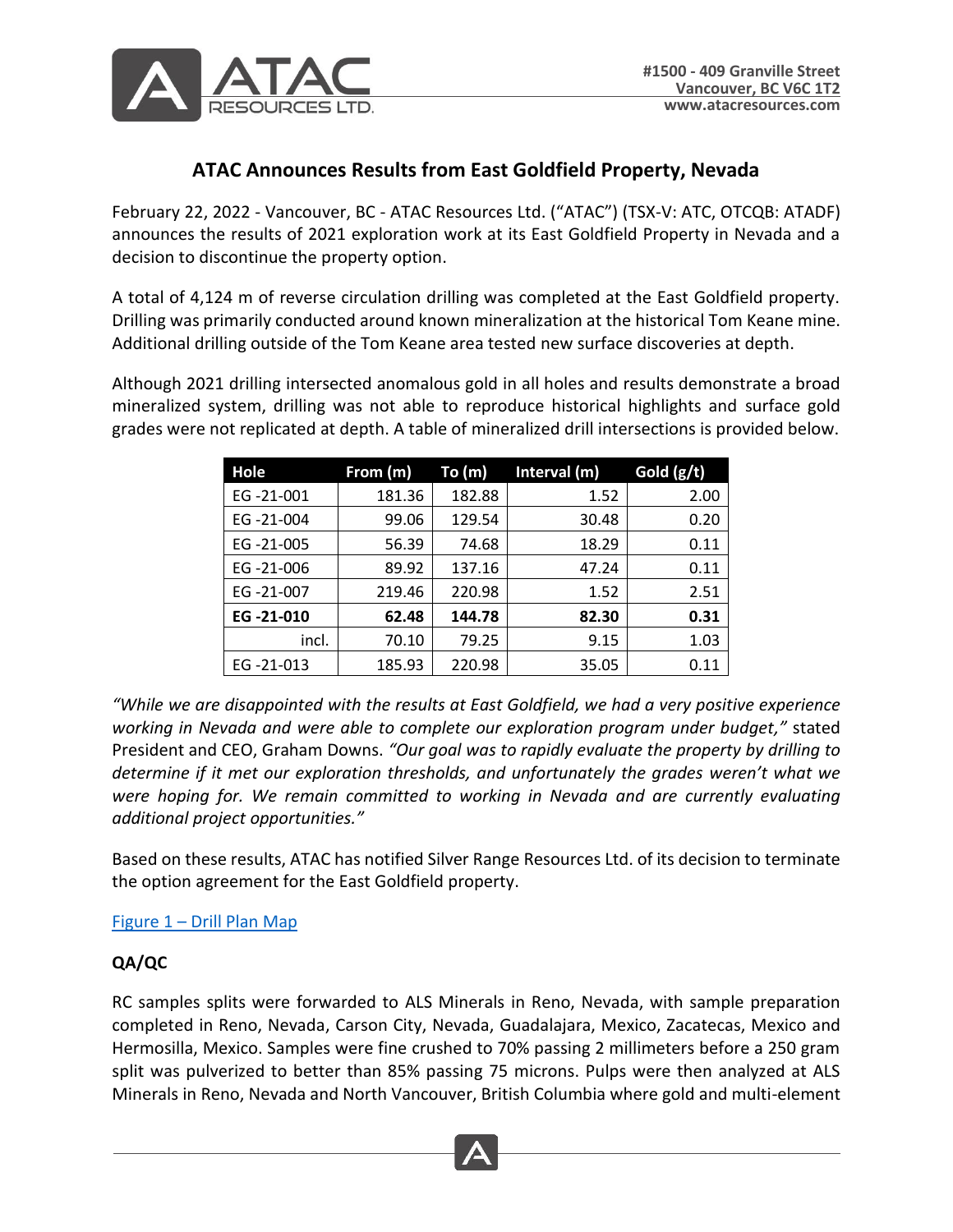analysis was completed. Gold analysis were by the Au-ICP21 procedure which involves fire assay fusion with a 50 g charge and an inductively coupled plasma – atomic emission spectroscopy finish. Multi-element data for 48 elements was determined by the ME-MS61 procedure, which involves a four acid digestion followed by inductively coupled plasma – mass spectrometry and inductively coupled plasma – atomic emission spectroscopy.

Rigorous procedures were in place regarding sample collection, chain of custody and data entry. Certified assay standards, duplicate samples and blanks were routinely inserted into the sample stream to ensure integrity of the assay process. All samples included in this news release have passed the QA/QC procedures as described above.

All results reported in this release represent highlight results only. Low or below detection values for gold were encountered in unreported drill intervals.

The technical information in this news release has been approved by Adam Coulter, M.Sc., P.Geo., VP Exploration for ATAC and a qualified person for the purposes of National Instrument 43-101.

# **About ATAC**

ATAC is a Vancouver-based exploration company focused on exploring for gold and copper in Yukon, BC and Nevada. Work on its  $\sim 1,700$  km<sup>2</sup> Rackla Gold Property in Yukon has resulted in the Osiris Project Inferred Mineral Resource of 1,685,000 oz of gold at an average grade of 4.23 g/t (in 12.4 Mt), the Tiger Deposit Measured & Indicated Mineral Resource of 464,000 oz of gold at an average grade of 3.19 g/t (in 4.5 Mt), a positive Preliminary Economic Assessment for the Tiger Gold Deposit (Pre-tax NPV of \$118.2M and IRR of 54.5%), and numerous early-stage gold and base metal discoveries. ATAC is well-financed with over \$5 million in working capital.

On behalf of ATAC Resources Ltd.

Graham Downs, President and CEO

For further information, please contact: Andrew Carne, M.Eng., P.Eng., VP Corporate and Project Development ATAC Resources Ltd. T: 604-688-0111 ext. 106 acarne@atacresources.com

NEITHER THE TSX VENTURE EXCHANGE NOR ITS REGULATION SERVICES PROVIDER (AS THAT TERM IS DEFINED IN THE POLICIES OF THE TSX VENTURE EXCHANGE) ACCEPTS RESPONSIBILITY FOR THE ADEQUACY OR ACCURACY OF THIS NEWS RELEASE.

# **Cautionary note regarding forward-looking statements:**

*This press release may contain "forward-looking information" within the meaning of applicable securities laws. Readers are cautioned to not place undue reliance on forward-looking information. Actual results and developments may differ materially from those contemplated by these statements. The statements in this press release are made*